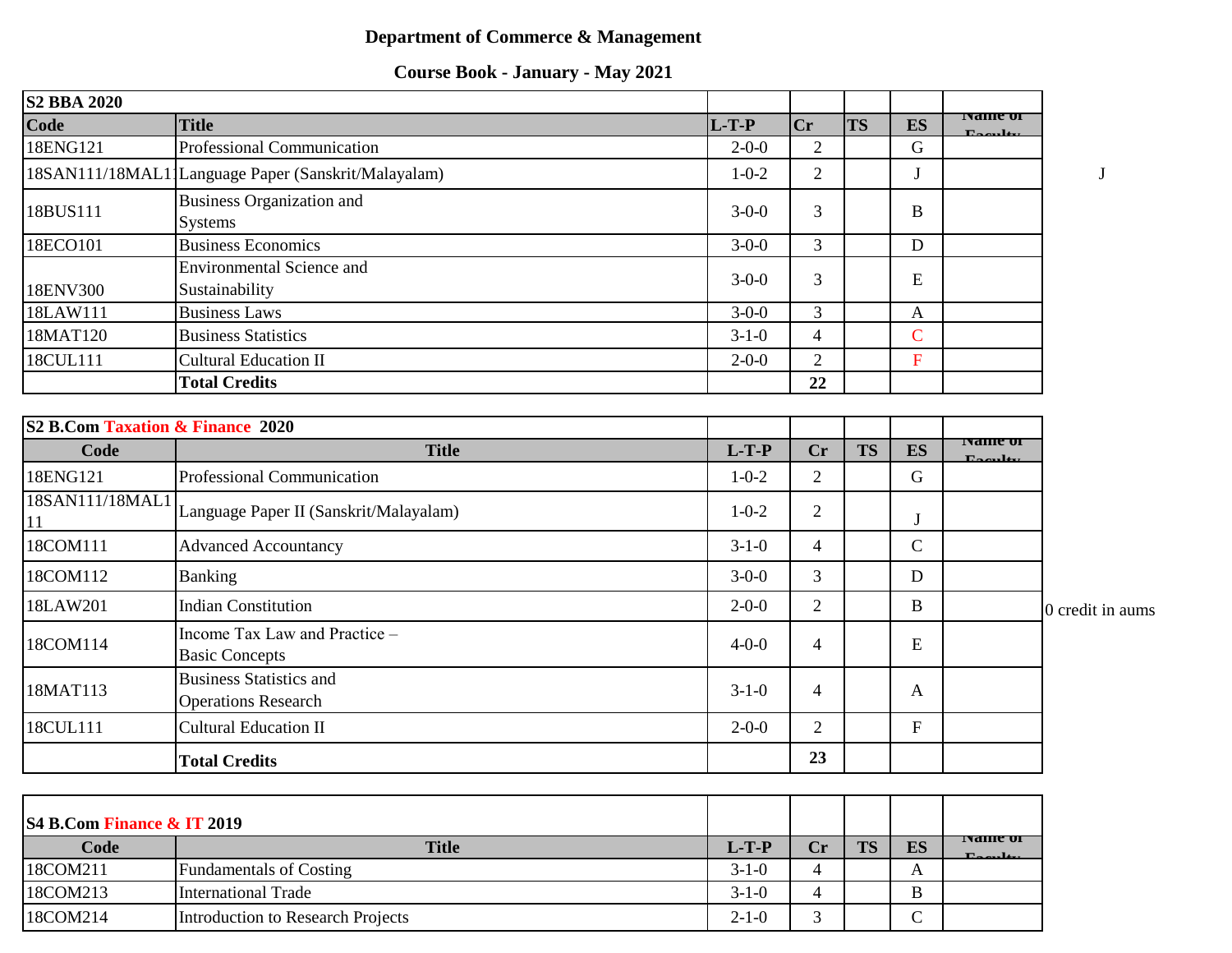| 18CSA217                   | <b>Accounting Packages - Tally</b>                                              | $2 - 0 - 0$ | $\overline{2}$ |           | H            |                                          |               |
|----------------------------|---------------------------------------------------------------------------------|-------------|----------------|-----------|--------------|------------------------------------------|---------------|
| 18LAW202                   | Mercantile Laws                                                                 | $2 - 1 - 0$ | $\overline{3}$ |           | E            |                                          |               |
| 18CSA287                   | Accounting Packages - Tally Lab.                                                | $0 - 0 - 3$ | 1              |           | L1           |                                          |               |
|                            | Open Elective A* 180EL231: Advertising (CAP 40)                                 | $3-0-0$     |                |           |              |                                          | Open Elective |
| <b>Open Electives</b>      | Open Elective A* 18OEL274: Understanding Travel and Tourism (CAP<br>40)         | $3-0-0$     | 3              |           | J            |                                          | Open Elective |
|                            | 180EL273 The Message of Bhagavad Gita – Bri. Ruphiny – Cap 60                   |             |                |           |              |                                          |               |
|                            | 18OEL270 Science, Society and Culture - Dr. Smitha Chandran - Cap 60            |             |                |           |              |                                          |               |
|                            | 180EL238 Emotional Intelligence - Cap 40                                        |             |                |           |              |                                          |               |
|                            | 18OEL299 Hand Gesture Language of Kerala - Dr. Kannan - Cap 30                  |             |                |           |              |                                          |               |
|                            | 180EL256 Linguistic Abilities                                                   |             |                |           |              |                                          |               |
|                            | 180EL244 Graphics and Web-designing Tools -70 cap                               |             |                |           |              |                                          |               |
| 18SSK211                   | Life Skills II                                                                  | $1 - 0 - 2$ | $\overline{2}$ |           | $\mathbf G$  |                                          |               |
| 18AVP211                   | Amrita Values Programme II                                                      | $1 - 0 - 0$ | 1              |           | $\mathbf{F}$ |                                          |               |
|                            | <b>Total Credits</b>                                                            |             | 23             |           |              |                                          |               |
|                            |                                                                                 |             |                |           |              |                                          |               |
| S6 B.Com Finance & IT 2018 |                                                                                 |             |                |           |              |                                          |               |
| Code                       | <b>Title</b>                                                                    | $L-T-P$     | Cr             | <b>TS</b> | ES           | ivanie of<br>$\mathbf{F}_{\text{const}}$ |               |
| 18COM311                   | Principles of Financial Management                                              | $3-1-0$     | 4              |           | A            |                                          |               |
| 18COM312                   | <b>Capital Markets and Financial Services</b>                                   | $3-1-0$     | $\overline{4}$ |           | $\bf{B}$     |                                          |               |
| 18COM313                   | Auditing – Principles and Practices                                             | $3-1-0$     | $\overline{4}$ |           | $\mathbf C$  |                                          |               |
| 18BUS312                   | <b>Strategic Management for Business</b>                                        | $3-1-0$     | $\overline{4}$ |           | D            |                                          |               |
|                            | Elective Paper II: 18COM304 Investment Management (CAP 30)                      | $3-0-0$     | 3              |           | E            |                                          | Elective      |
| <b>Elective Paper II</b>   | Elective Paper II: 18BUS346 Introduction to Organisational Behaviour<br>(CAP30) | $3-0-0$     |                |           | E            |                                          | Elective      |

| <b>S2 M.Com Finance and Systems</b> |                                            |             |               |           |    |                                          |
|-------------------------------------|--------------------------------------------|-------------|---------------|-----------|----|------------------------------------------|
| Code                                | <b>Title</b>                               | $L-T-P$     | $\mathbf{Cr}$ | <b>TS</b> | ES | <b>IVAHIE OF</b><br>$\Gamma$ a arr $\mu$ |
| 18COM511                            | <b>Accounting for Managerial Decisions</b> | $2 - 1 - 0$ | $\bigcap$     |           | A  |                                          |
| 18COM512                            | Corporate Income Tax                       | $2 - 1 - 0$ | ⌒             |           | B  |                                          |
| 18COM513                            | <b>Financial Markets and Services</b>      | $1 - 1 - 0$ | ⌒             |           | ◡  |                                          |
| 18COM514                            | <b>Insurance Management</b>                | $2 - 1 - 0$ | $\sim$        |           | D  |                                          |

18COM399 Project Project Project Project Protect Product Project Protect Product Product Protect Pro

**Total Credits 25**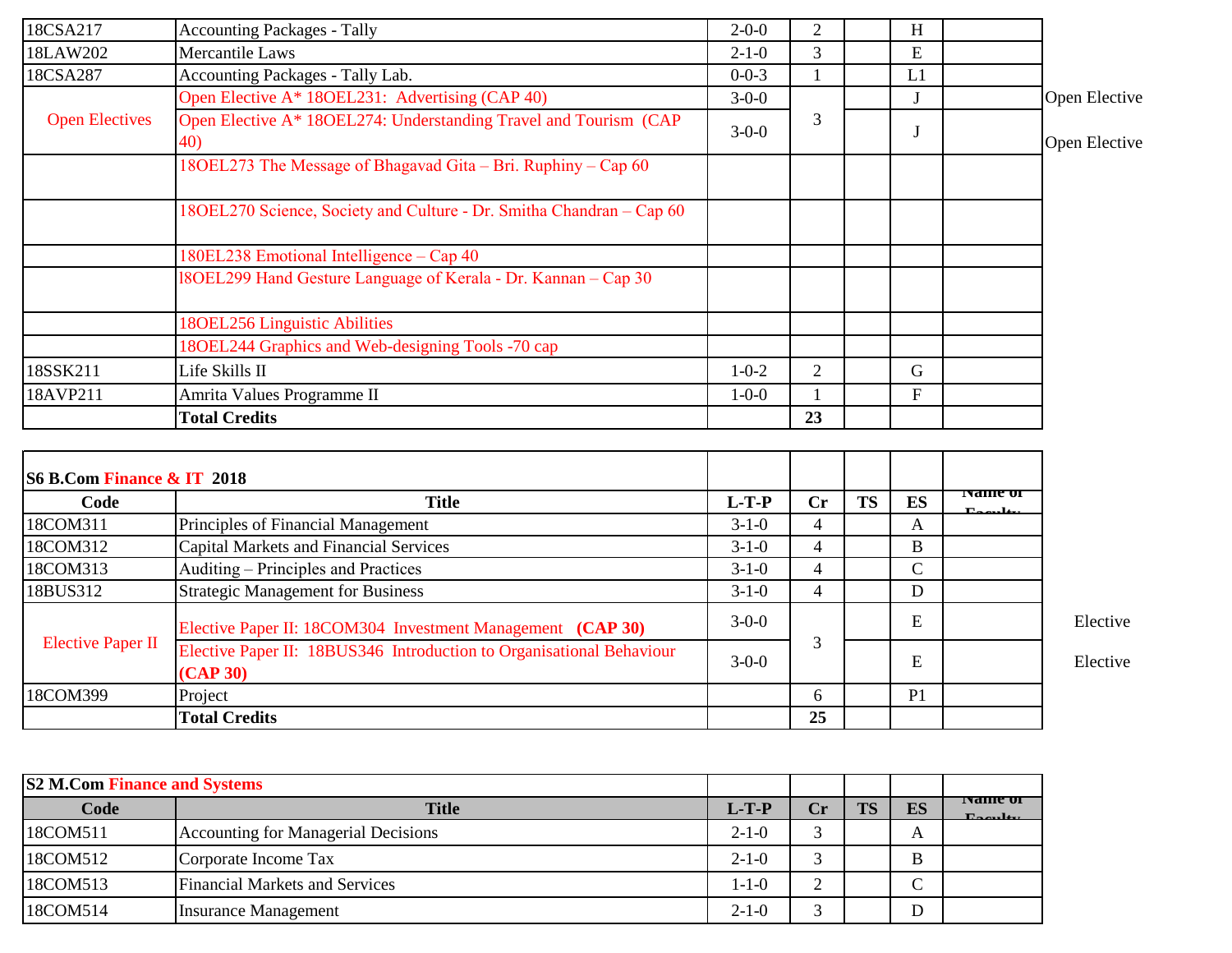| 18BUS511 | Strategic Management          | $2 - 1 - 0$ | 3                   | E  |  |
|----------|-------------------------------|-------------|---------------------|----|--|
| 18LAW511 | Corporate Laws                | $2 - 1 - 0$ |                     | G  |  |
| 18CSA582 | <b>Advanced Tally Lab</b>     | $0 - 0 - 3$ |                     | L1 |  |
| 18CSA587 | <b>Information System Lab</b> | $0 - 0 - 3$ |                     | L2 |  |
| 18SSK511 | Life Skills                   | $1 - 0 - 2$ | ↑<br>$\overline{ }$ | H  |  |
| 18AVP501 | Amrita Values Programme       | $1 - 0 - 0$ |                     | Г. |  |
|          | <b>Total Credits</b>          |             | 22                  |    |  |
|          |                               |             |                     |    |  |

**S4 M.Com Finance and Systems 2019**

**FAST TRACK COURSES**

| Code     | <b>Title</b>                              | $L-T-P'$    | $\bf Cr$ | <b>TS</b> | ES | ame of Faculty    |
|----------|-------------------------------------------|-------------|----------|-----------|----|-------------------|
| 15BUS635 | Retail Management (Elective II)           | $2-1-0$     |          |           | D  | <b>Fast Track</b> |
| 18BUS631 | Business Skill Development (Elective III) | $2 - 1 - 0$ |          |           | E  | <b>Fast Track</b> |
| 15COM699 | Project                                   |             | 10       |           |    |                   |
|          | <b>TOTAL</b>                              |             | 16       |           |    |                   |
|          |                                           |             |          |           |    |                   |